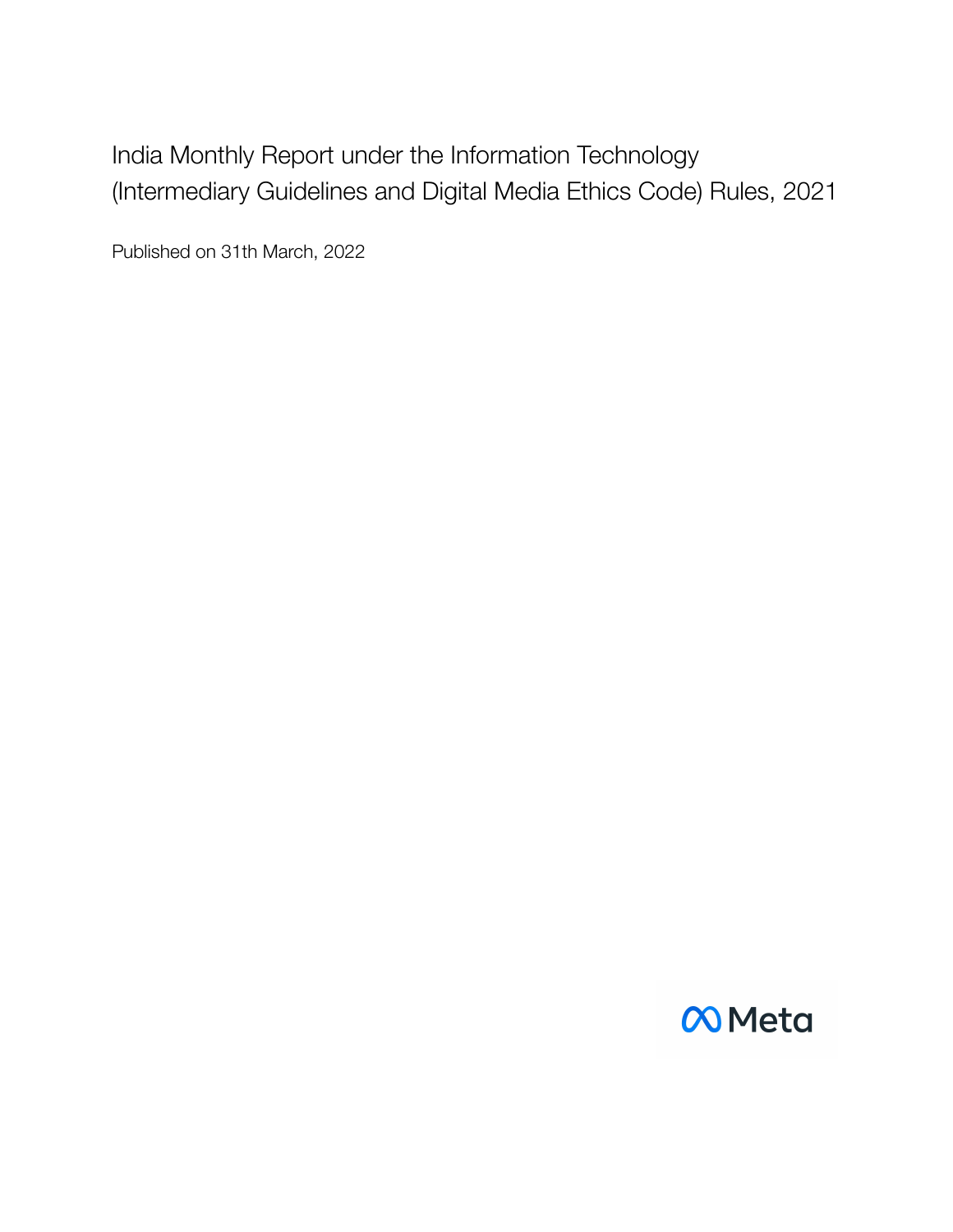# Scope

The following report is published in accordance with Rule 4(1)(d) of the Information Technology (Intermediary Guidelines and Digital Media Ethics Code) Rules, 2021.

The report contains information for a period of 28 days on (1) actions taken against violating content on Facebook and Instagram for content created by users in India and proactive detection rates, and (2) information on grievances received from users in India via the grievance mechanisms described below. This report captures information for the period from 1st February, 2022 to 28th February, 2022.

We expect to publish subsequent editions of the report with a lag of 30-45 days after the reporting period to allow sufficient time for data collection and validation. We will continue to bring more transparency to our work and include more information about our efforts in future reports.

## Facebook and Instagram policies

We want Facebook and Instagram to be places where people have a voice. To create conditions where everyone feels comfortable expressing themselves, we must also protect their safety, privacy, dignity and authenticity. This is why we have the Facebook [Community](https://transparency.fb.com/policies/community-standards/) Standards an[d](https://www.facebook.com/help/instagram/477434105621119) Instagram [Community](https://www.facebook.com/help/instagram/477434105621119) Guidelines, which define what is and is not allowed in our community. Facebook and Instagram share content policies. This means if content is considered violating on Facebook, it is also considered violating on Instagram.

# Proactive detection and actioning of violating content

The report describes our efforts to remove harmful content from Facebook and Instagram and demonstrate our continued commitment to making Facebook and Instagram safe and inclusive. In this report, we are sharing two metrics which quantify our efforts on removing content and being able to detect them proactively before a user reports them to us. These metrics are our best estimates for actions we take on content created by users who we predict are users in India.

- 1. Content [Actioned](https://transparency.fb.com/policies/improving/content-actioned-metric/): We measure the number of pieces of content (such as posts, photos, videos or comments) we take action on for going against our standards. This metric shows the scale of our enforcement activity. Taking action could include removing a piece of content from Facebook or Instagram or covering photos or videos that may be disturbing to some audiences with a warning.
- 2. [Proactive](https://transparency.fb.com/policies/improving/proactive-rate-metric/) Rate: This metric shows the percentage of all content or accounts acted on that we found and flagged before users reported them to us. We use this metric as an indicator of how effectively we detect violations. The rate at which we can proactively detect potentially violating content is high for some violations, meaning we find and flag most content before users do. This is especially true where we have been able to build machine learning technology that automatically identifies content that might violate our standards.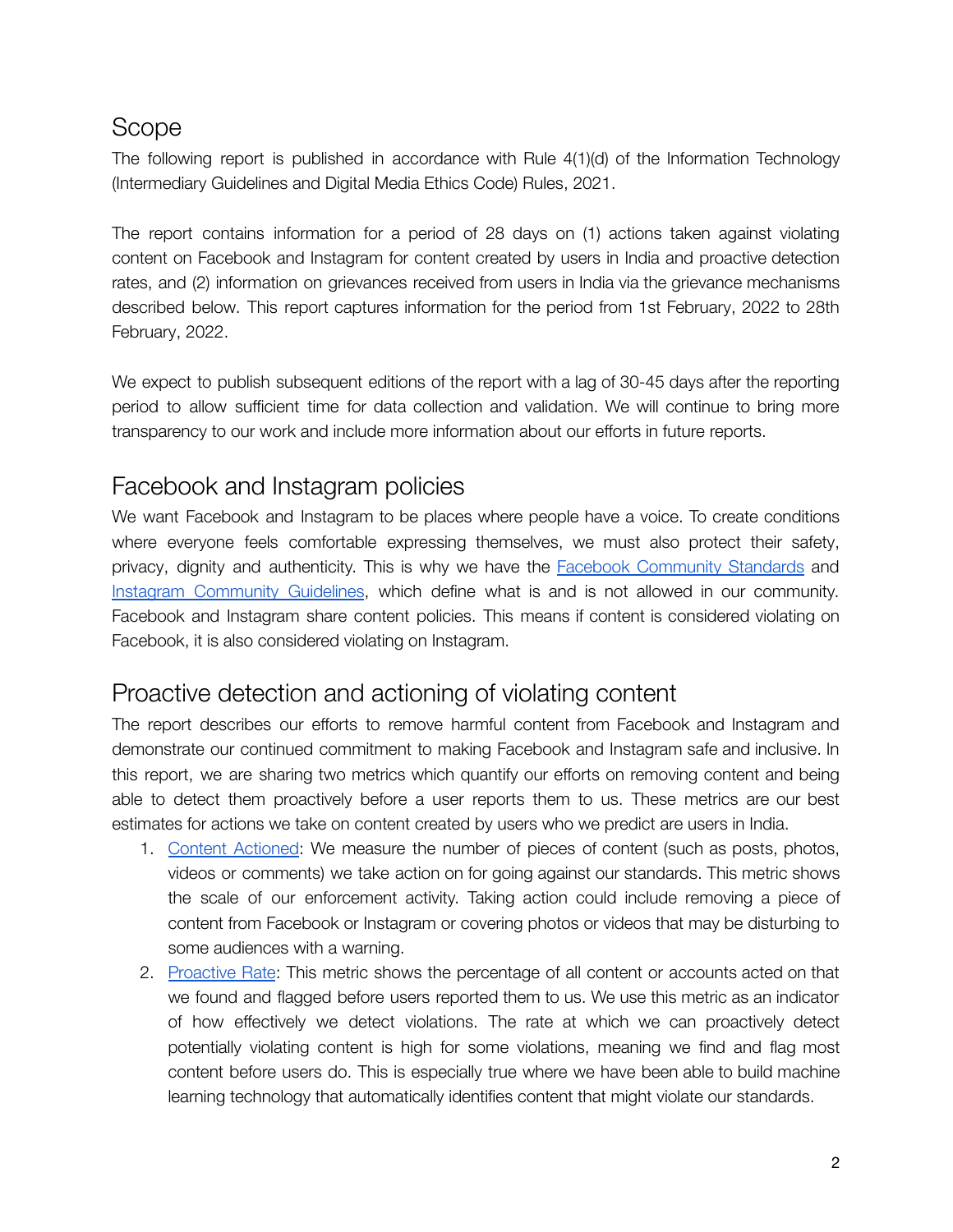In this report, we have provided a breakdown of proactive detection and content actioned in 13 policy areas on Facebook and 12 policy areas on Instagram.

|  |                 |  |  | Table 1: Content Actioned and Proactive Rate on Facebook (1 February, 2021-28 |  |  |
|--|-----------------|--|--|-------------------------------------------------------------------------------|--|--|
|  | February, 2022) |  |  |                                                                               |  |  |

| Policy Area                                                | <b>Content Actioned</b> | <b>Proactive Rate</b> |
|------------------------------------------------------------|-------------------------|-----------------------|
| 1. Adult Nudity and Sexual Activity                        | 1.4M                    | 98.2                  |
| 2. Bullying and Harassment                                 | 248.5K                  | 78.9                  |
| 3. Child Endangerment - Nudity and Physical Abuse          | 180.7K                  | 99.6                  |
| 4. Child Endangerment - Sexual Exploitation                | 668.8K                  | 99.7                  |
| 5. Dangerous Organizations and Individuals: Organized Hate | 36.8K                   | 99.6                  |
| 6. Dangerous Organizations and Individuals: Terrorism      | 270.2K                  | 99.5                  |
| 7. Hate Speech                                             | 30.2K                   | 72.9                  |
| 8. Regulated Goods: Drugs                                  | 11.9K                   | 99.6                  |
| 9. Regulated Goods: Firearms                               | 15.5K                   | 94.6                  |
| 10. Suicide and Self-Injury                                | 418.5K                  | 99.2                  |
| 11. Spam                                                   | 15.4 M                  | 99.9                  |
| 12. Violent and Graphic Content                            | 2.4M                    | 99.9                  |
| 13. Violence and Incitement                                | 151.1 K                 | 95.5                  |

*To understand more about each of these policy areas, visit Facebook's [Community](https://www.facebook.com/communitystandards/introduction) Standards page.*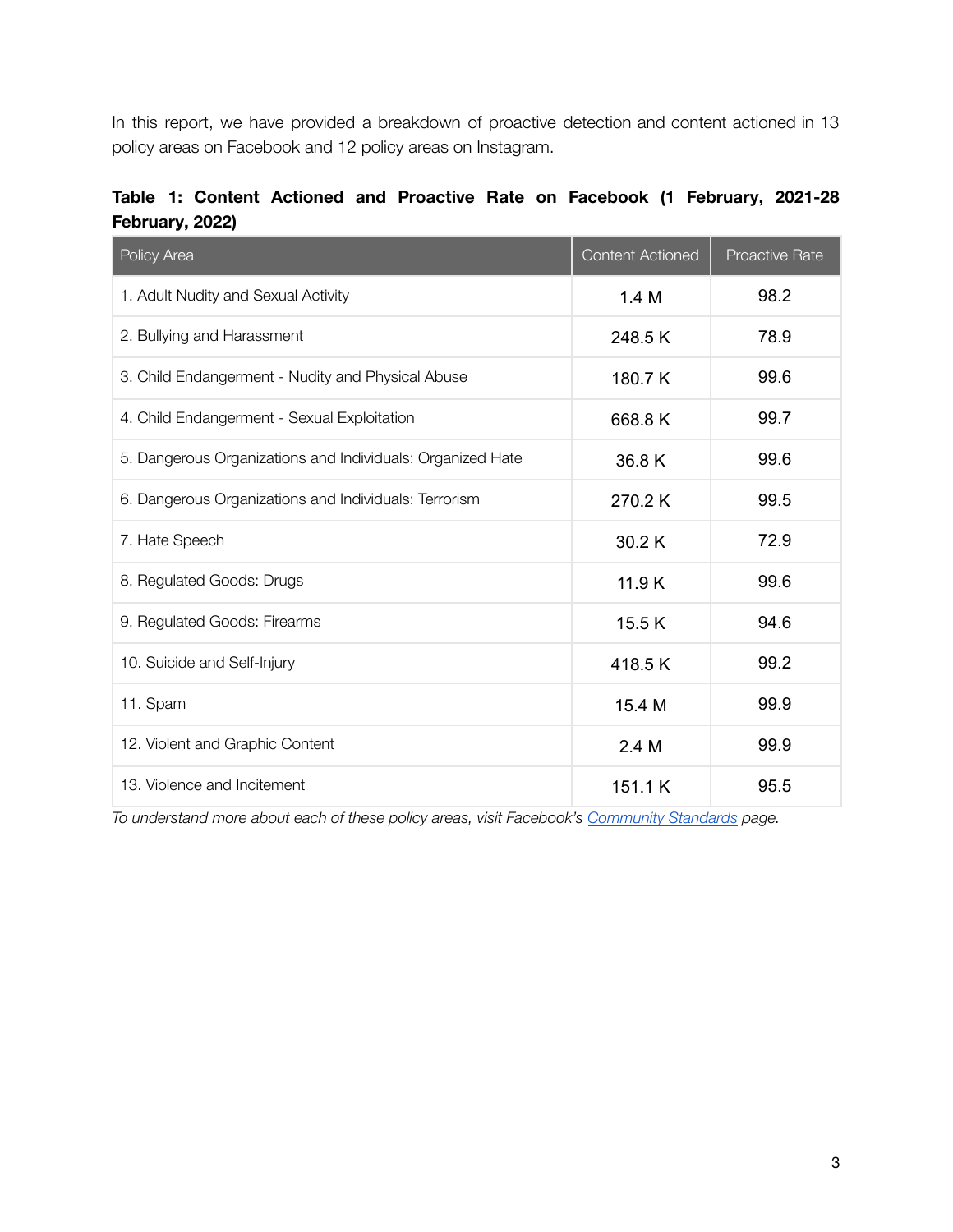| Policy Area                                                | <b>Content Actioned</b> | <b>Proactive Rate</b> |
|------------------------------------------------------------|-------------------------|-----------------------|
| 1. Adult Nudity and Sexual Activity                        | 371.4 K                 | 94.4                  |
| 2. Bullying and Harassment                                 | 226.1 K                 | 79.4                  |
| 3. Child Endangerment - Nudity and Physical Abuse          | 15.3 K                  | 94.3                  |
| 4. Child Endangerment - Sexual Exploitation                | 167.2K                  | 96.2                  |
| 5. Dangerous Organizations and Individuals: Organized Hate | 16.4 K                  | 98.1                  |
| 6. Dangerous Organizations and Individuals: Terrorism      | 73.8K                   | 99.2                  |
| 7. Hate Speech                                             | 19.2K                   | 64.5                  |
| 8. Regulated Goods: Drugs                                  | 7.2K                    | 99.5                  |
| 9. Regulated Goods: Firearms                               | 0.4K                    | 94.9                  |
| 10. Suicide and Self-Injury                                | 654.3K                  | 99.4                  |
| 11. Violent and Graphic Content                            | 878.9K                  | 99.8                  |
| 12. Violence and Incitement                                | 24.3K                   | 88.2                  |

### **Table 2: Content Actioned and Proactive Rate on Instagram (1 February, 2021-28 February, 2022)**

*To understand more about each of these policy areas, visit Instagram's [Community](https://www.facebook.com/help/instagram/477434105621119) Guidelines page.*

#### **Note:**

- 1. These metrics are our best estimates of content we act on and of proactive rates based on the creator of the content and predicted country locations for those users.
- 2. The metrics in this report are based on definitions and caveats as disclosed in Content [Actioned](https://transparency.fb.com/policies/improving/content-actioned-metric/) and [Proactive](https://transparency.fb.com/policies/improving/proactive-rate-metric/) [Rate.](https://transparency.fb.com/policies/improving/proactive-rate-metric/)
- 3. Given that such violations are also highly adversarial, country-level data may be less reliable. For example, bad actors may often try to avoid detection by our systems by masking the country they are coming from. While our enforcement systems are global and will try to account for such behaviour, this makes it very difficult to attribute and report the accounts or content by producer country (where the person who posted content was located). Given the global nature of our platforms where content posted in one country may be viewed almost anywhere across the world, other ways to attribute the country of content removed in a technically feasible and repeatable manner, become almost meaningless. So these estimates should be understood as directional best estimates of the metrics.
- 4. The metric for 'Spam' on Instagram is not available yet. We are working on new methods to measure and report this metric.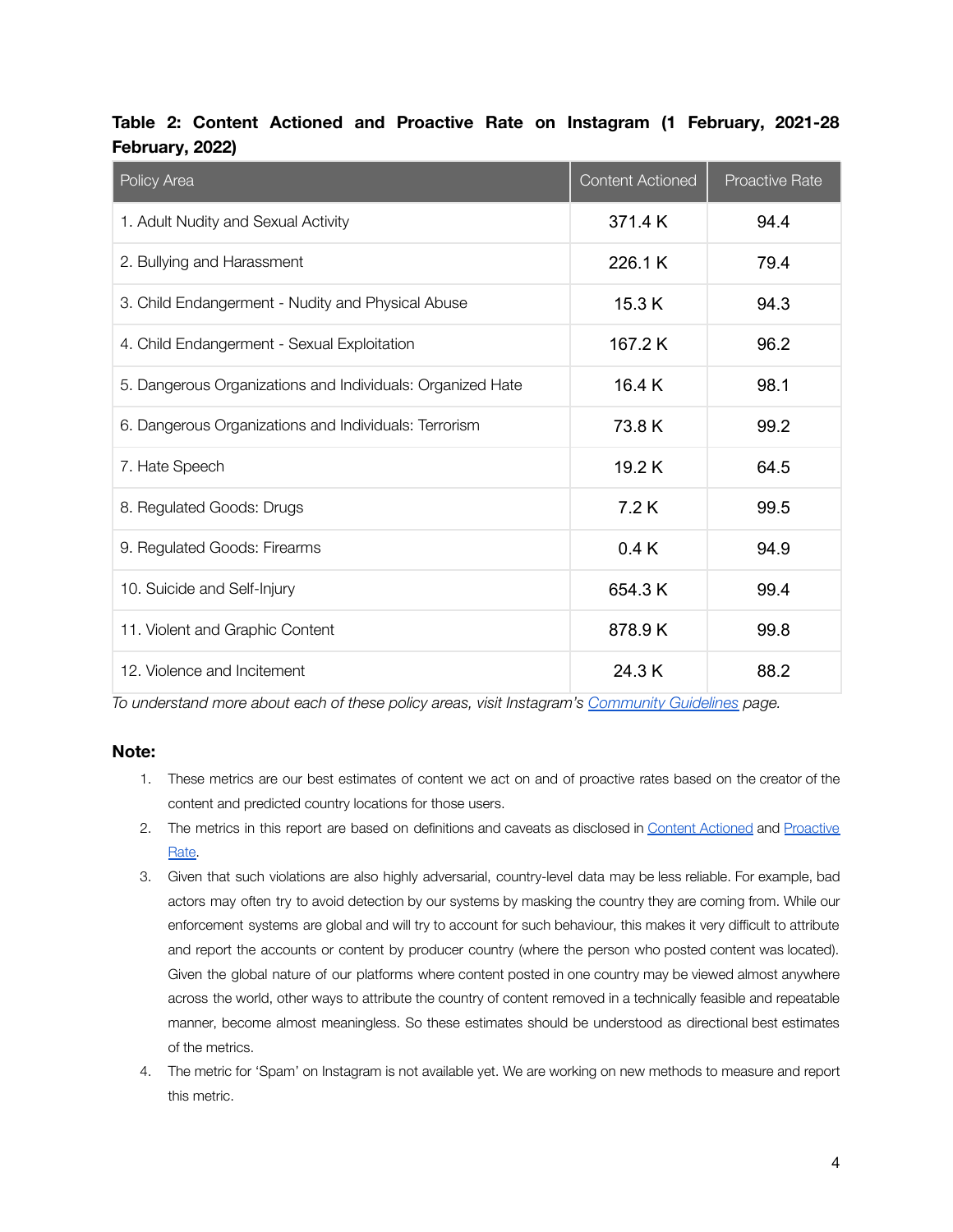5. This report shares metrics in which we have considerable confidence in their accuracy but is not a comprehensive list of all enforcements across Facebook and Instagram. As we develop metrics for new policy areas, we will continue to expand this report, similar to our [Community Standards Enforcement Report.](https://transparency.fb.com/data/community-standards-enforcement)

# Grievances from users in India

This part of the report captures grievances from users in India received via -

- the [contact](https://www.facebook.com/help/172990116225777) form published in the Help Center regarding violations of Facebook's [Terms](https://www.facebook.com/terms.php) of [Service,](https://www.facebook.com/terms.php) Facebook's Community Standards, or questions about accounts;
- the [contact](https://help.instagram.com/1359806704386690?helpref=search&sr=212&query=delete%20my%20account&search_session_id=082a8bb763b69787d9b26883f12bae01%20%20v) form published in the Help Center regarding violations of Instagram's [Terms](https://www.facebook.com/help/instagram/581066165581870) of [Use,](https://www.facebook.com/help/instagram/581066165581870) Instagram's Community Guidelines, or questions about accounts; and
- the common [physical](https://www.facebook.com/help/172990116225777) mail address published in the Help Center for both Facebook and Instagram.

The above mechanisms are open to all users in India in the respective Help Center pages and are also searchable via the Help Center search bar.

In this report, we report on the following data associated with the grievances from users in India:

- 1. Total number of reports received, broken down by reasons why they were reported
- 2. Total number of reports that we responded to
- 3. Reports where we provided appropriate tools to resolve the issues
- 4. Reports where further specialized review was required
- 5. Reports where we took some action against the reported content
	- a. By actioned content, we mean removing the piece of content from Facebook or Instagram, covering photos or videos that may be disturbing to some audiences with a warning, or disabling accounts. When something on Facebook or Instagram is reported to us as violating local law, but doesn't go against our Community Standards, we may restrict the content's availability in the country where it is alleged to be illegal. This includes legal requests such as court orders.
- 6. Reports may have been reviewed but not actioned for several reasons, including
	- a. The reported content does not violate any of our policies.
	- b. The reporter does not provide us enough information to locate the content or account which they are attempting to report.
	- c. The reported account or content does not violate our policies.
	- d. The reporter is writing to us to provide feedback regarding our services.
	- e. The reporter is writing to us regarding a dispute between themselves and a third party which Facebook is not in a position to arbitrate.
	- f. The reporter is writing to us regarding content which is not hosted on our platform.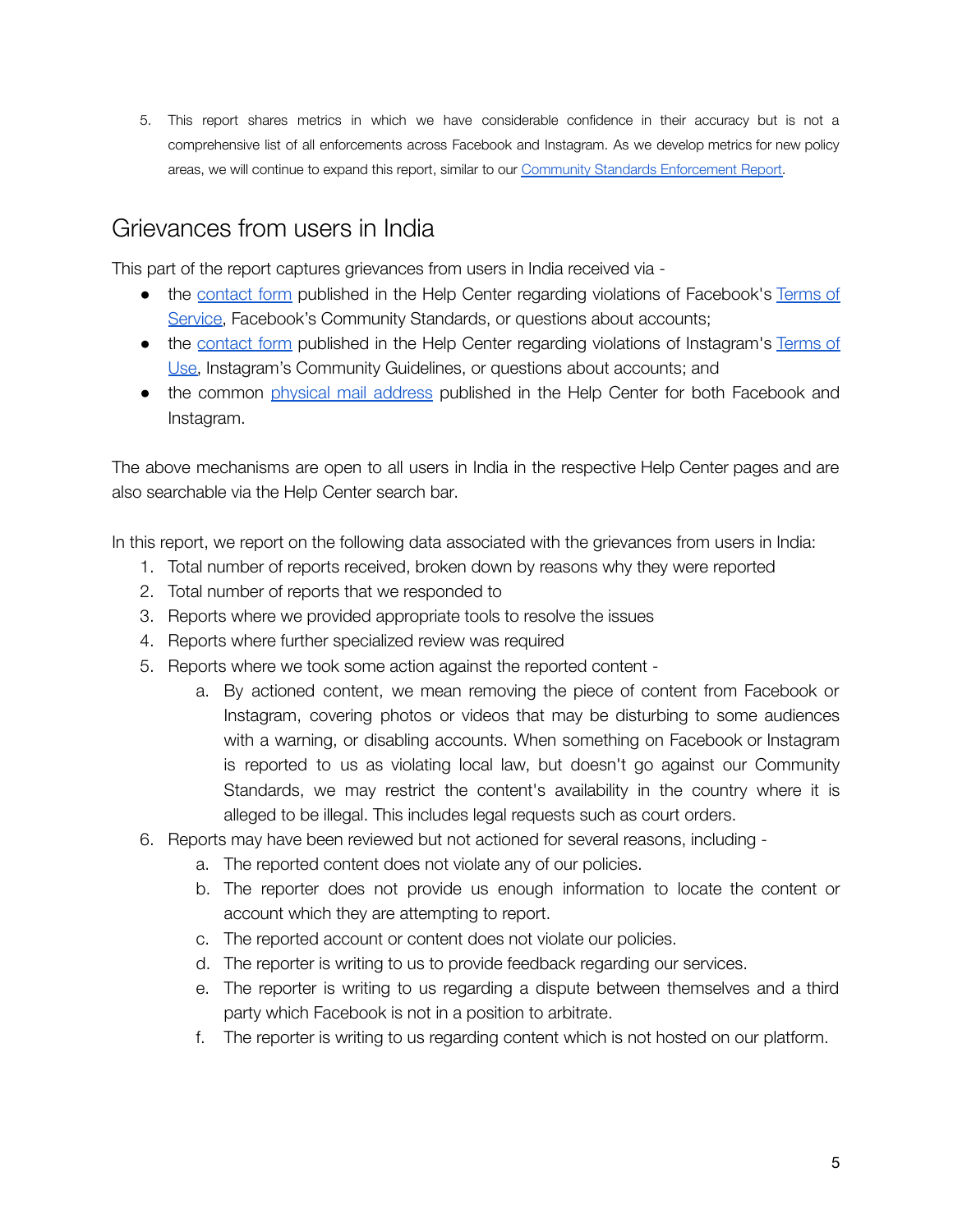- g. The reporter is writing to us regarding content which they wish to see removed, but only providing the link to an entire profile or page, and we are unable to determine which specific content they are referring to.
- h. The reporter is requiring assistance from us to access their account.

### **Facebook**

Between 1st and 28th February, we received 478 reports through the Indian grievance mechanism, and we responded to 100% of these 478 reports. The reports were received under the following categories.

### **Table 3: Reports received**

| Category                                                       | Number of reports |
|----------------------------------------------------------------|-------------------|
| Fake profile that's pretending to be me                        | 51                |
| Content showing me in nudity/partial nudity or in a sexual act | 21                |
| Account has been hacked                                        | 135               |
| Lost access to a page or group I used to manage                | 59                |
| <b>Bullying or Harassment</b>                                  | 41                |
| Request access to personal data                                | 5                 |
| Inappropriate or Abusive Content                               | 22                |
| Report issue with how Facebook is processing my data           | $\mathbf{2}$      |
| Content I appear in that I do not want displayed               | 11                |
| Other issue                                                    | 131               |
| <b>Total</b>                                                   | 478               |

Of these incoming reports, we provided tools for users to resolve their issues in 402 cases. These include pre-established channels to report content for specific violations, self-remediation flows where they can download their data, avenues to address account hacked issues etc.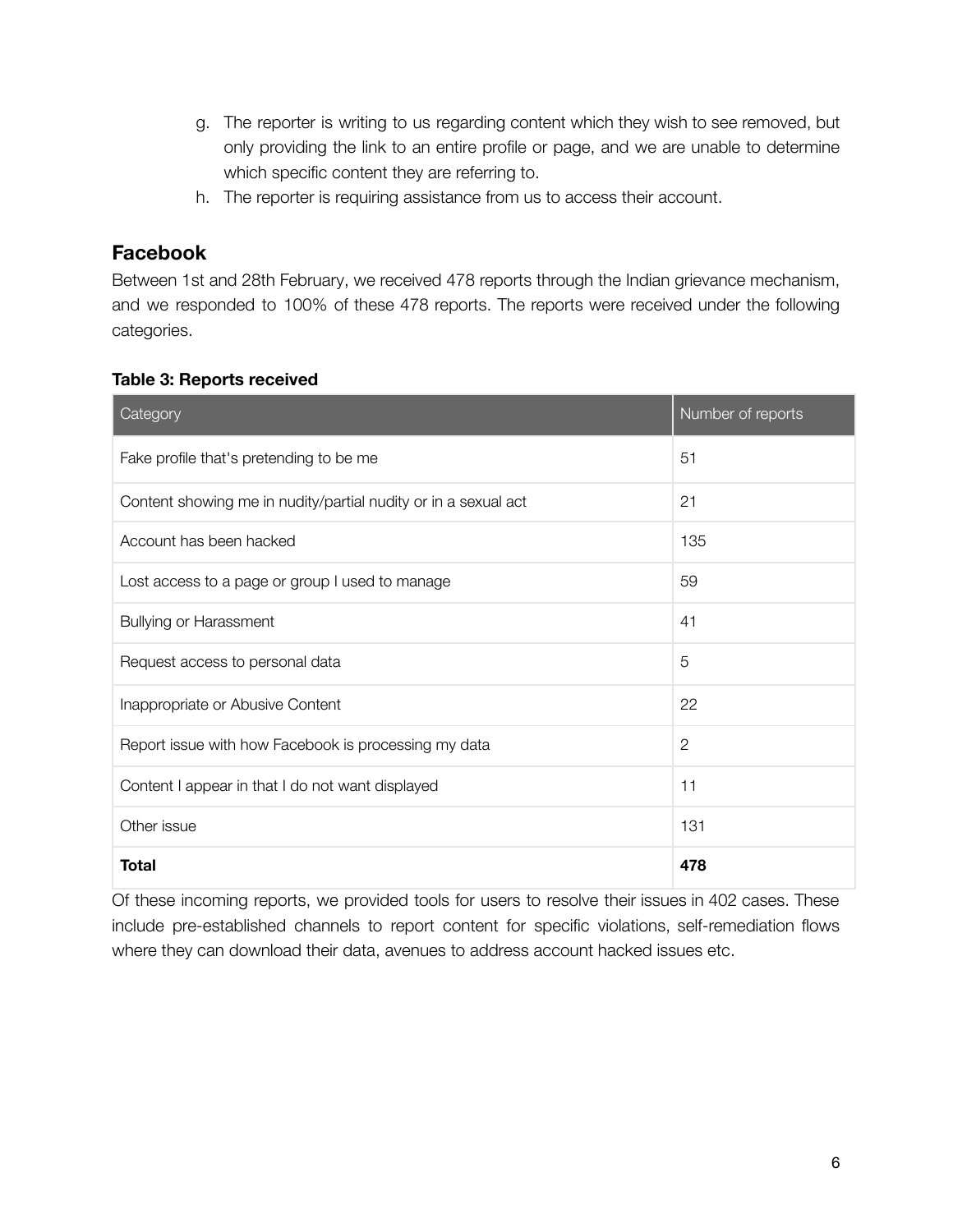| Table 4: Reports where appropriate tools were provided |
|--------------------------------------------------------|
|--------------------------------------------------------|

| Category                                                       | Number of reports |
|----------------------------------------------------------------|-------------------|
| Fake profile that's pretending to be me                        | 7                 |
| Content showing me in nudity/partial nudity or in a sexual act | 7                 |
| Account has been hacked                                        | 132               |
| Lost access to a page or group I used to manage                | 57                |
| <b>Bullying or Harassment</b>                                  | 36                |
| Request access to personal data                                | 5                 |
| Inappropriate or Abusive Content                               | 22                |
| Report issue with how Facebook is processing my data           | $\mathbf{2}$      |
| Content I appear in that I do not want displayed               | 8                 |
| Other issue                                                    | 126               |
| <b>Total</b>                                                   | 402               |

Of the other 64 reports where specialized review was needed, we reviewed content as per our policies, and we took action on 12 reports in total. The remaining 76 reports were reviewed but may not have been actioned due to the reasons explained above.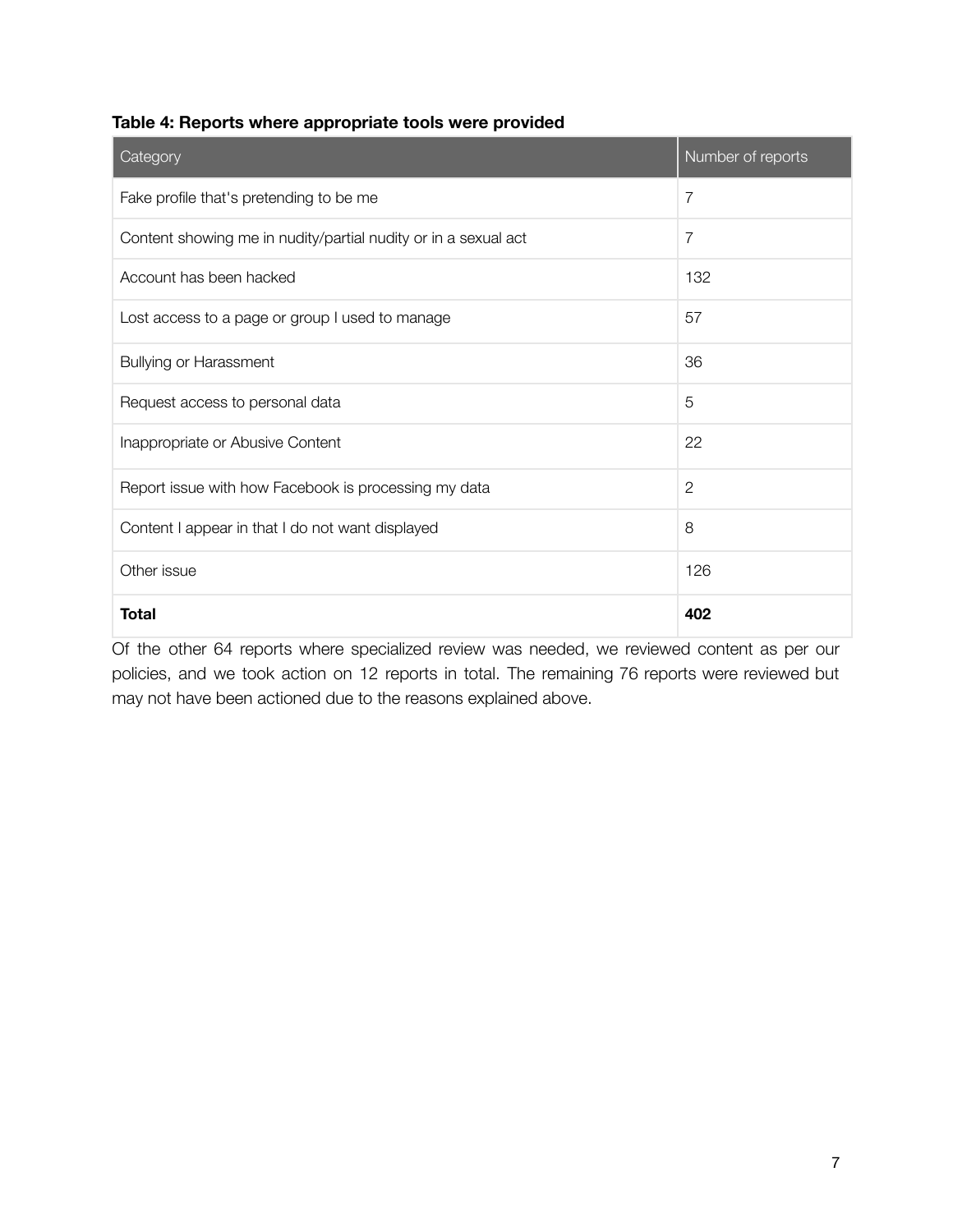### **Instagram**

Between 1st and 28th February, we received 1050 reports through the Indian grievance mechanism, and we responded to 100% of the 1050 reports. The reports were received under the following categories.

#### **Table 5: Reports received**

| Category                                                       | Number of reports |
|----------------------------------------------------------------|-------------------|
| Content showing me in nudity/partial nudity or in a sexual act | 39                |
| Fake profile that's pretending to be me                        | 335               |
| Account has been hacked                                        | 502               |
| Content I appear in, that I do not want displayed              | 11                |
| Request access to personal data                                | 18                |
| <b>Bullying or Harassment</b>                                  | 26                |
| Inappropriate or Abusive Content                               | 22                |
| Other issue                                                    | 97                |
| <b>Total</b>                                                   | 1050              |

Of these incoming reports, we provided tools for users to resolve their issues in 561 cases. These include pre-established channels to report content for specific violations, self-remediation flows where they can download their data, avenues to address account hacked issues etc.